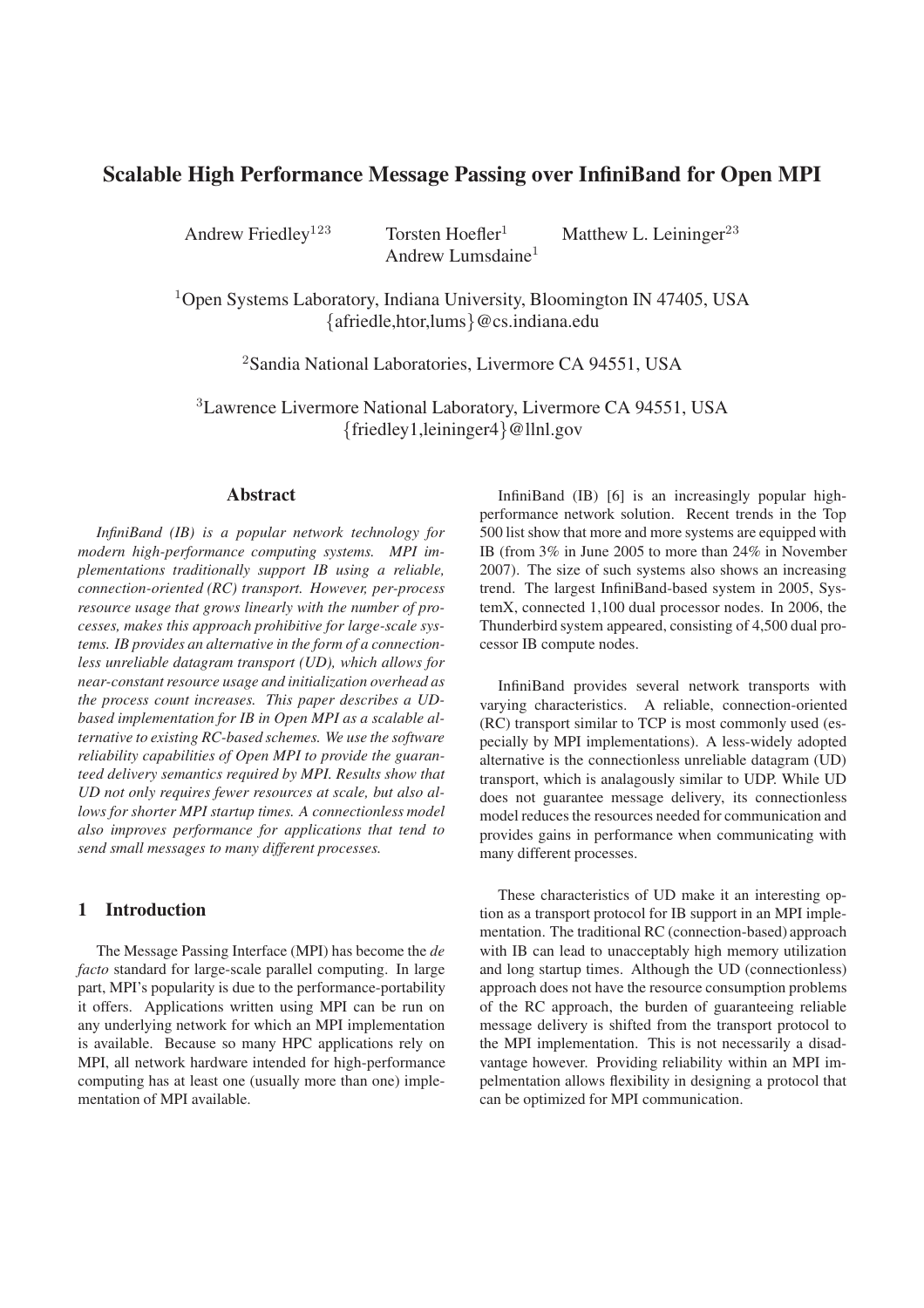### 1.1 Related Work

Several strategies have been employed to reduce the resource requirements of RC in an attempt to preserve the viability of an RC-based MPI implementation at large scale process counts. A shared receive queue (SRQ) feature allows for buffers to be posted to a single receive queue, instead of spreading resources across many different receive queues [12, 16]. MPI processes rarely receive large amounts of data over all connections simultaneously, so sharing allows the overall number of receive buffers to be reduced.

Another method of improving efficiency at scale is to use a lazy connection establishment mechanism. Connections are not established until they are required for communication, resulting in lower resource utilization in applications that require fewer than  $O(N^2)$  connections. However, applications exhibiting a fully-connected communication pattern do not benefit, as all connections must be established at some point.

The use of the UD transport to solve the remaining issues with "fully-wired" applications was first developed in LA-MPI [5] by Mitch Sukalski, but to our knowledge this work was never published. Another approach was recently proposed in [7, 8]. Although the implementation described by Koop et. al. has recently been released, we did not have time to perform a comparison against our work before publication.

While our implementation appears to be similar in many ways, it differs in its clear design within Open MPI's MCA architecture as well as in its implementation of a reliability protocol. Open MPI already provides a network-agnostic reliability protocol via the Data Reliability (DR) Point-to-Point Messaging Layer (PML) component, and is used to provide reliable communication over the UD transport. Furthermore, we describe an optimization and show that it increases bandwidth significantly for UD.

## **2 MPI Over InfiniBand**

The InfiniBand (IB) Architecture [6] is a highperformance networking standard. Several network transports are defined. The most commonly used are the reliable connection-oriented (RC) and the unreliable datagram (UD) transport. RC is analogous to TCP, as is UD to UDP. Both transports provide traditional send/receive semantics, but extend this functionality with different feature sets.

### 2.1 Reliable Connection Transport

The Reliable Connection (RC) transport allows for arbitrarily sized messages to be sent. IB hardware automatically fragments the data into MTU-sized packets before sending, then reassembles the data at the receiver. Additionally, Remote DMA (RDMA) is supported over the RC transport. RDMA allows one process to directly read/write memory from/to the memory of another process, without requiring any communication processing by the remote process.

A connection-oriented communication model means that a connection must be explicitly established between each pair of peers that wish to communicate. Each connection requires a send and receive queue (together referred to as a queue pair, or QP). A third type of queue, shared by many queue pairs, is used by the hardware to signal completion of send and receive requests.

Requiring a separate receive queue for each connection means that separate receive buffers must be posted to each of these queues for the host channel adapter (HCA) to copy data into. Distributing receive buffers across many connections is wasteful, as the application is not likely to be receiving data from every other connected process simultaneously. Memory utilization increases with the number of connections, reducing memory available for use by applications. To work around this issue, IB supports the concept of a shared receive queue (SRQ). Each new queue pair (QP) may be associated with an SRQ as it is created. Any data arriving on these QPs consumes receive buffers posted to the shared receive queue. Since receive buffers are shared, applications receiving from only a subset of peers at any one time require fewer total buffers to be allocated and posted.

#### 2.2 Unreliable Datagram Transport

As its name implies, the Unreliable Datagram transport does not guarantee message delivery. Thus, a UD-based MPI implementation must implement its own reliability protocol. In principle, a hardware-based reliability mechanism should have superior performance over a softwarebased mechanism. In practice, the flexibility of a softwarebased reliability protocol has lead to performance gains [13]. Also, the reliability offered by the RC transport ends at the InfiniBand HCA. No reliability is guaranteed when the data moves from the HCA across a PCI bus and into system memory.

Hardware message fragmentation is not provided with the UD transport, so software must also deal with fragmenting large messages into MTU-sized packets before being sent. Current IB hardware allows for a maximum two kilobyte data payload. Since protocol headers must be sent with each message, a small maximum message size presents a challenge for achieving optimal bandwidth. This issue will be discussed in section 4.2.

UD features a connectionless communication model. Only address information for a single QP at each process must be exchanged; peers may communicate without any sort of connection establishment handshake. This leads to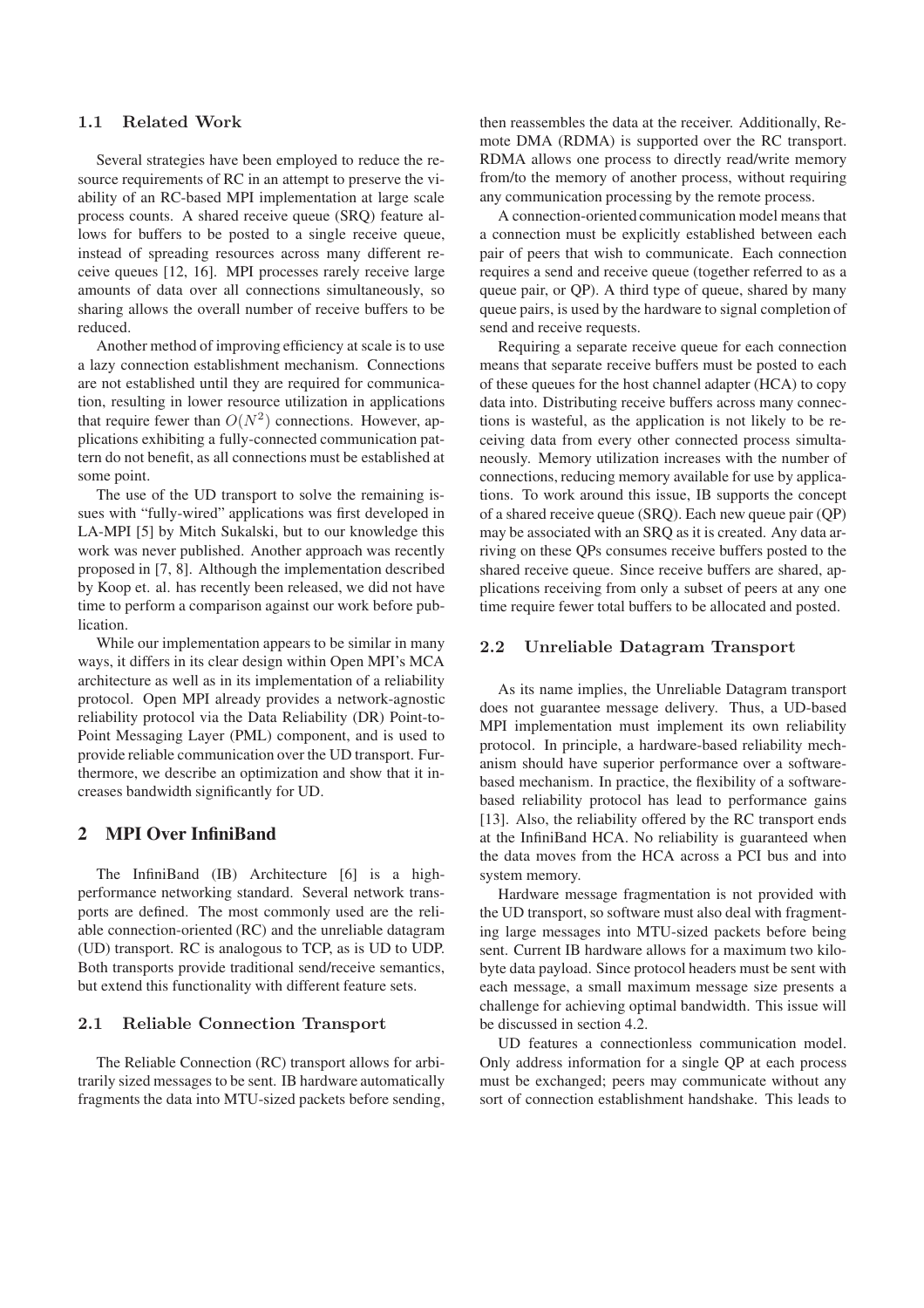both efficient and scalable resource utilization. First, only one QP is required for communication with any number of other processes. Active connections require resources in both the application and the HCA, so a connectionless model is desireable when minimizing resource usage at scale. Second, this single QP's receive queue behaves the same as an RC shared receive queue. Our results show that a simple, fully connected MPI job with 1024 processes would require 8.8 MiB of memory per process using our UD implementation compared to 14.75 or 25.0 MiB using the existing RC implementation with or without SRQ, respectively.

## **3 Open MPI**

Open MPI [3] is a collaborative effort to produce an open source, production quality MPI-2 [9] implementation. First introduced in LAM/MPI [15], Open MPI's Modular Component Architecture (MCA) allows for developers to implement new ideas and features within self-contained components. Components are selected and loaded at runtime.

MCA components are organized into a set of frameworks responsible for managing one or more components that perform the same task. Each framework defines an interface for each component to implement as well as an interface for other parts of the implementation to access the components' functionality. Although many frameworks exist within Open MPI, only those most relevant to the work presented are discussed in detail here.

## 3.1 Point to Point Messaging Layer

One of the most important frameworks in Open MPI's communication path is the Point-to-point Messaging Layer (PML). PML components implement MPI send and receive semantics in a network-independent fashion. Message matching, fragmentation and re-assembly are managed by the PML, as well as selection and use of different protocols depending on message size and network capabilities. Other frameworks, like the Memory Pool (MPool) and Registration Cache (RCache) are enabled for networks that require memory registration (such as InfiniBand). Figure 1 illustrates how all of these frameworks fit together to form Open MPI's point to point architecture. [11, 12] discusses the related frameworks in greater detail.

An interesting PML component in the context of this paper is the data reliability (DR) component [10]. DR uses an explicit acknowledgement protocol along with data checksumming to provide network failover capabilities. This allows DR to detect when network links are no longer functional, and will automatically switch over to a different network when failure occurs. Furthermore, DR provides verifies checksums once data reaches main memory. This al-



**Figure 1. Point-to-point Architecture**

lows for detection of data corrupted by the system busses, which IB's hardware-based reliability does not provide. Such reliability comes at a price however; performance is slightly lower than that of the default PML component, referred to as OB1.

What makes the DR component interesting is its use in conjunction with InfiniBand's UD transport. As discussed in section 2.2, a software reliability protocol is needed to meet MPI's guaranteed message delivery semantics. Rather than implementing a reliability protocol specifically for UD, the DR component may be used to achieve guaranteed message delivery.

### 3.2 Byte Transfer Layer

Both the DR and OB1 PML components rely on another framework, the Byte Transport Layer (BTL), to implement support for communicating over specific networks. The BTL framework is designed to provide a consistent interface to different networks for simply moving data from one peer to another. This simplicity allows for fast development of new components for emerging network technologies, or to explore research ideas.

The BTL interface is designed to provide a simple abstraction for communication over a variety of network types, while still allowing for optimal performance. Traditional send semantics must be supported by each BTL, while RDMA put/get semantics may be supported by networks that provide it. Receives of any form (traditional or RDMA) are initiated only by registering a callback function and a tag value with the BTL. The BTL then calls this function whenever a message arrives with a corresponding tag value, providing the upper layers access to the received message. Some networks (including IB) require that memory be registered for direct access by the HCA, so a memory allocation interface is provided by the BTL as well.

Each BTL component implements support for a particular network and transport. InfiniBand is primarily supported via the OpenIB component, which uses the RC transport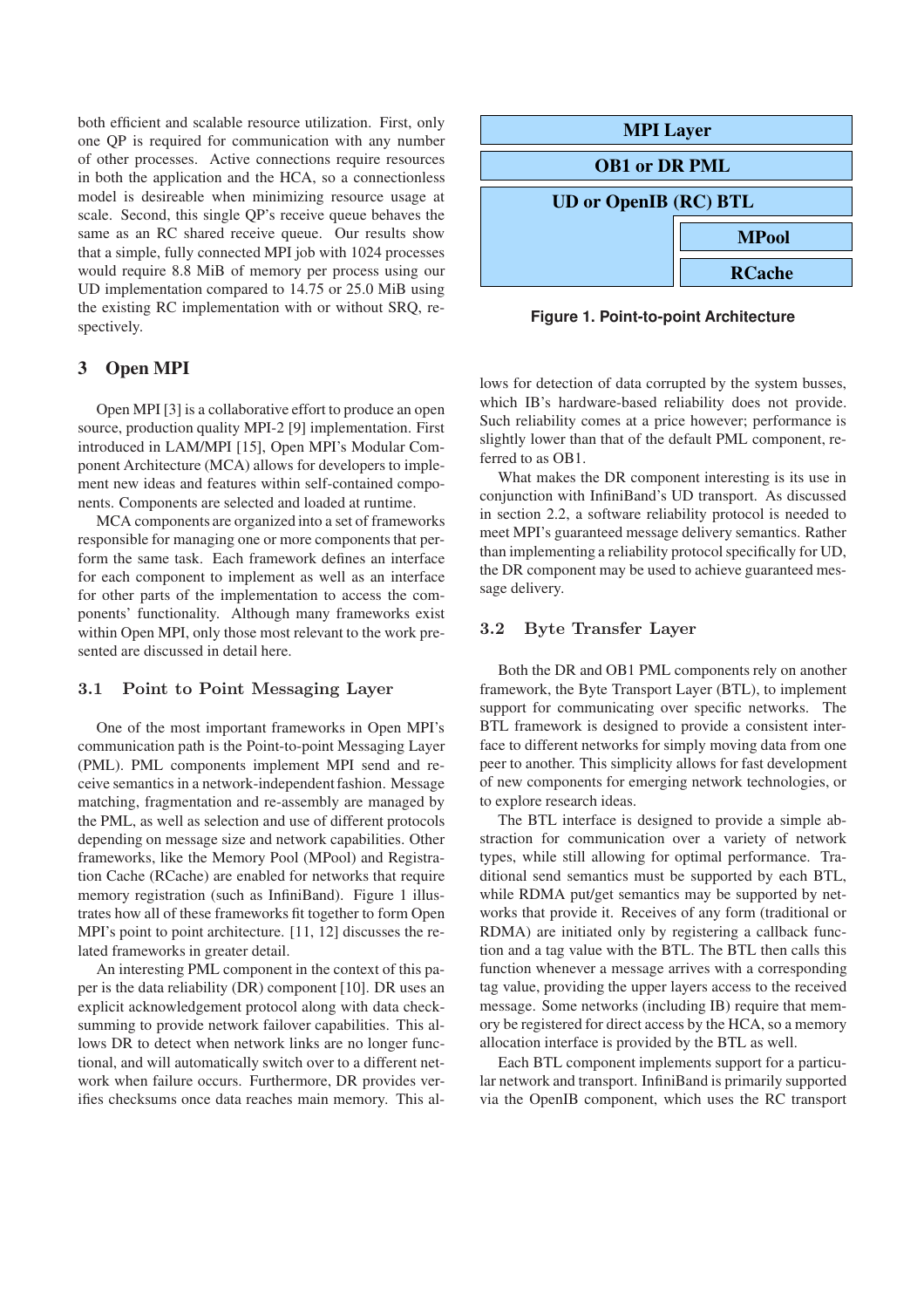type exclusively. For clarity, this is referred to as the RC BTL. RDMA is supported for both small and large messages. While using RDMA for small messages (referred to in Open MPI as eager RDMA) may reduce latency, such an approach is not scalable due to the requirement that RDMA buffers be polled to check for completion [12].

Connection management is a major issue for large scale MPI jobs. With a connection-oriented transport like RC, a connection and associated resources must be allocated for each pair of peers that wish to communicate. In the worst case this results in  $O(N^2)$  connections for an all-to-all communication pattern.

One way to avoid this problem is to establish connections only when communication between two peers is requested. Each time a process sends a message, it checks the state of the connection to the destination process. If no connection is established, a new connection is initiated. Rather than waiting for the connection to be established, the message to be sent is queued and the application or MPI library continue execution. If the process tries to send another message to the same destination before the connection is established, that message is queued as well. Finally, when the connection is available, any queued messages are sent. Subsequent messages are sent immediately, but a small cost is still incurred to check the state of the connection. Since applications rarely exhibit an all-to-all communication pattern [17], the reduction in resources required for established connections outweighs the small cost of managing connection state dynamically.

### **4 Implementation**

To support communication over unreliable datagrams, a new BTL component was developed. Currently named the UD BTL, its design is far simpler than that of the existing RC-based BTL. RDMA is not available over UD, so support for RDMA protocols is not needed. More importantly, UD is a connectionless network transport; no connection management is necessary. A single queue pair is used for receiving all data from all peers. During MPI initialization, QP address information is exchanged with every other peer using an all-to-all algorithm over an existing TCP communication channel established by the runtime environment. Unlike lazy connection establishment, no logic is needed in the send path for managing connections – UD connections are always available.

Bandwidth over the UD transport may be increased by exploiting the ability of IB hardware to process multiple send requests in parallel. This is done by initializing a small constant number of QPs and posting sends among them in a round-robin fashion. Four QPs were chosen to give near-optimal bandwidth without affecting latency. Figure 2 shows peak bandwidth reported by NetPIPE [14] when striping over a varying number of queue pairs. Unlike the send side, distributing receive buffers across several QPs did not yield any performance gains. In our implementation, only one QP is used for receiving messages, while four are used for sending.



**Figure 2. QP Striping Bandwidth**

### 4.1 Buffer Management

Ensuring that enough receive buffers remain posted is a critical aspect of maximizing performance over the UD transport. When data arrives for a QP that has no receive buffers posted, the HCA silently drops the data. This problem is exacerbated by the fact that applications must call into the MPI library in order for consumed receive buffers to be process and re-posted to the QP, and may not do so for long periods of time. Therefore, the UD BTL should always have as many receive buffers posted as the number of messages that might be received between MPI calls.

Flow control is difficult for two reasons. First, receive buffers are shared, so any combination of remote sender activity may exhaust the receive queue. Many senders each sending small messages may overwhelm a receiver just as easily as one or a few senders sending large messages. Flow control is difficult, as all potential senders must be notified of congestion at the receiver in order to be effective. Doing this means sending a message to each sender, which is not feasible at scale.

Second, accurately detecting a shortage of receive buffers with enough time to react is difficult or even impossible, especially with data arriving while applications are not making frequent calls into the MPI library. Due to the simplicity of the BTL abstraction, it is not possible to take advantage of a PML-level rendezvous protocol to prepost receive buffers when large messages are expected. Nor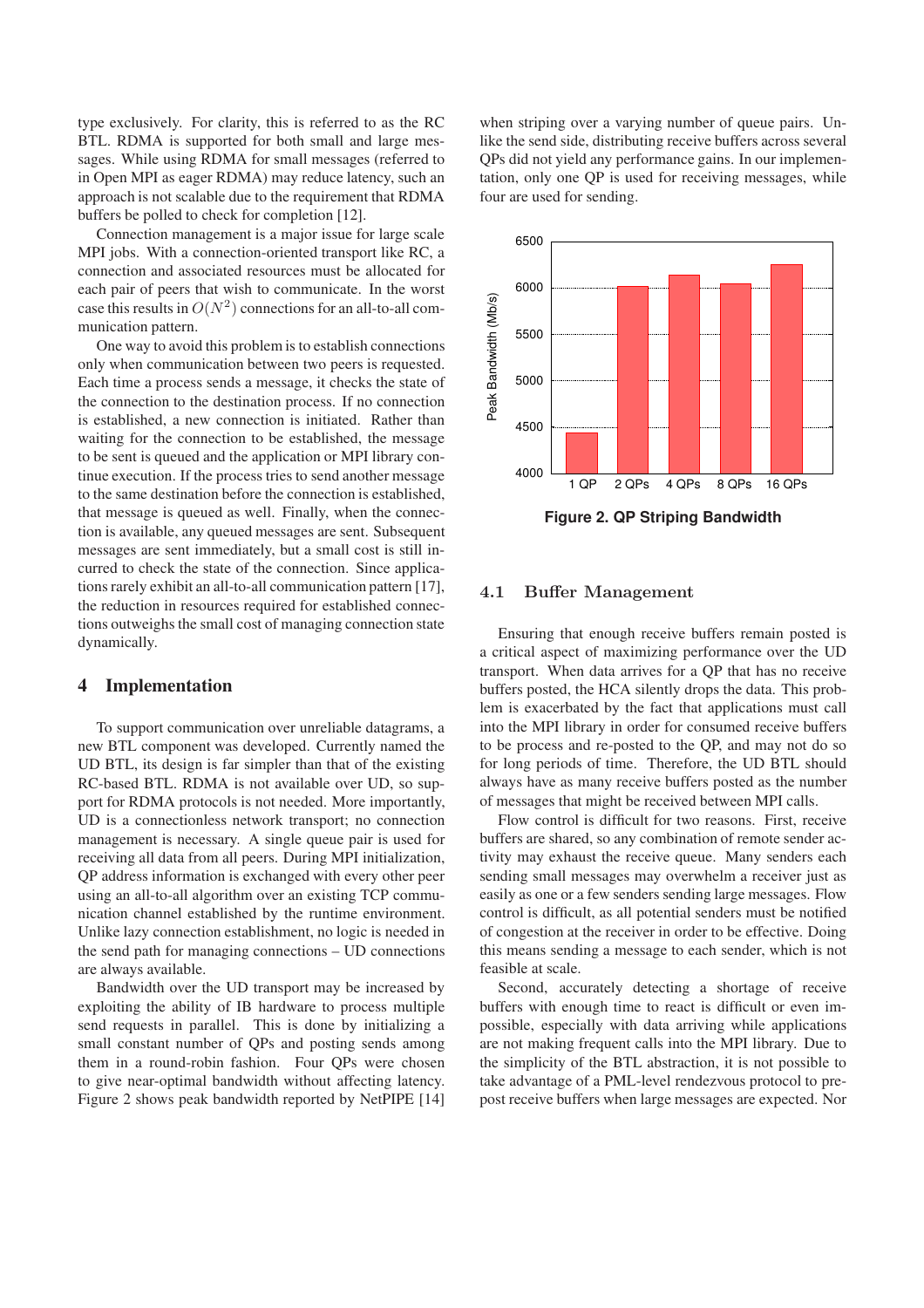does the IB verbs interface provide any information about how many receive buffers are currently posted; the UD BTL must keep its own counter of currently posted buffers based on completion events. Furthermore, time required to either process currently filled buffers or allocate and register new buffers is often greater than the time remaining before currently posted resources are exhausted.

Our solution attempts to strike a balance between minimizing resource usage and keeping a large number of buffers posted to the receive queue at all times. Rather than trying to dynamically adapt to the communication load, a static pool of buffers is allocated and left unchanged after initialization. For tuning to particular applications, an MCA parameter may be used to specify the number of buffers in the pool at runtime. The receive path has been optimized to process and re-post buffers as quickly as possible.

When allocating buffers for an SRQ, the RC BTL uses a similar strategy, except that it adjusts the number of buffers based on the number of processes in the MPI job. However, large process counts do not necessarily correlate to increased communication load per receiver, possibly leading to an unnecessarily large buffer pool at scale. Accurate sizing of the buffer pool depends heavily on an application's behavior; particularly its communication patterns and frequency of calls into the MPI library.

### 4.2 Message Format and Protocol

Both the PML and BTL are free to define their own protocol and message headers as they require. The PML builds messages of a suitable size (bounded by the maximum message size the BTL can send) and prefixes its own header data. A BTL component treats this as an opaque data payload, and prefixes its own header data as needed. When messages arrive at the receiver, the BTL uses its header data however it chooses, and passes the opaque data payload (including the PML headers) to the PML for processing.

Lack of flow control has the advantage of allowing for a simpler communication protocol. The UD BTL adds only a single byte message tag value (rounded to 4 bytes for alignment purposes), used for determining which registered callback function should be used to pass the data to the upper layer. However this low per-message overhead is offset by the UD transport's 2 Kib MTU. Packet headers for both the PML and BTL must be included in each 2 Kib message. In contrast, the RC BTL includes additional flow control information in its packet headers, but is able to send much more data with each message.

To ensure reliability, the DR PML defines the concept of a virtual fragment, or VFRAG [10], which acts as a unit of acknowledgement. Two timeout mechanisms are associated with each VFRAG. The first is used to detect when local send completion fails to occur. The second is the familiar ACK timeout, which allows the sender to detect loss by lack of positive acknowledgement from the receiver within some time frame. Retransmission occurs either when a timeout expires, or the receiver responds with an acknowledgement indicating some portion of the VFRAG was not received. After several retransmission attempts over one BTL, the PML marks that BTL as failed, and begins using a different BTL. While such an approach is intended to transparently respond to network failure, it also guarantees delivery over an unreliable network. When used in conjunction with the DR PML, our UD implementation provides MPI's guaranteed delivery semantics.

#### **5 Results**

#### 5.1 Experimental Environment

Atlas, a production system housed at Lawrence Livermore National Laboratory (LLNL), was used for all experimental results. Atlas is a 1,152 node cluster connected via an InfiniBand network. Each node consists of four dual core 2.4 GHz Opteron processors (eight cores per node) with 16 Gib RAM and Mellanox PCI-Express DDR InfiniBand HCAs, running Linux.

A development version of Open MPI was used, based on subversion revision 16080 of the main development trunk. Source code is available to the public on the Open MPI website [http://www.open-mpi.org]. Stable UD support is planned for Open MPI version 1.3.

Results for UD are provided using both the OB1 and DR PMLs. The rationale behind including results for UD with OB1 is that the reliability overhead introduced by DR may be directly observed. Although use of OB1 with UD does not guarantee message delivery, no messages were actually dropped while running our tests.

### 5.2 Microbenchmarks

Microbenchmarks are used to determine the behavior of a system under certain, usually isolated conditions. We use those benchmarks to determine basic system parameters such as latency, bandwith, and memory utilization.

#### **5.2.1 Point-to-point Performance**

NetPIPE [14], a common ping-pong benchmark, was used to establish a baseline comparison of the latency and bandwidth capabilities of the RC and UD BTLs. Latency as a function of message size is presented in Figure 3, while bandwidth is presented in Figure 4. For the RC BTL, eager RDMA was disabled to approximate latencies at scale.

For messages smaller than 2 Kib, UD with OB1 is nearly equivalent to RC, with or without SRQ. UD performance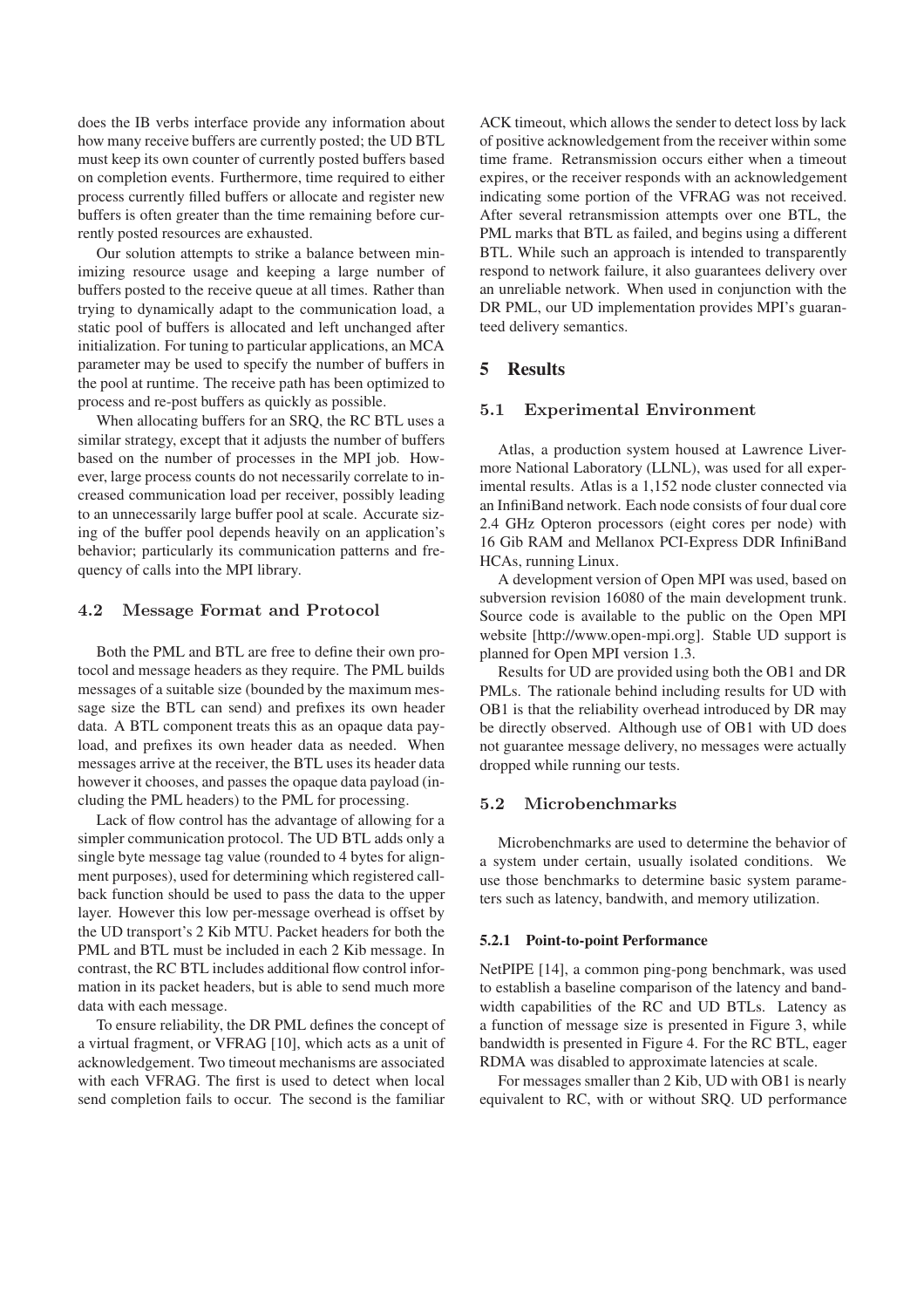

**Figure 3. NetPIPE Ping Pong Latency**

with DR is worse due to the DR PML reliability protocol. A study of the performance overhead inherent in the DR PML may be found in [10]. At 2Kib, UD's MTU forces the PML to switch to the slower rendezvous protocol, causing a drop in performance that is overcome as message size increases.



**Figure 4. NetPIPE Ping Pong Bandwidth**

#### **5.2.2 Startup Performance and Memory Overhead**

We developed a benchmark to measure the overhead incurred by lazy connection establishment. Each process in the MPI job iteratively sends a 0-byte message to every other process, while receiving a 0-byte message from another process. This is done in a ring-like fashion to prevent flooding any one process with messages. The total time taken by each process is averaged to produce a single measurement.

Time taken to execute the benchmark for varying process counts is shown in Figure 5. A total of 512 nodes were used; results past 512 nodes were obtained by running more than one process per node. This does not siginificantly affect the results, as the benchmark is not bandwidth bound. The UD BTL yields excellent performance, as no connections need to established. Since there is no connection overhead, UD's time is only that taken for every process to send a 0-byte message to every other process. RC, shown both with and without SRQ enabled, incurs significant overhead due to a connection establishment handshake protocol.



**Figure 5. Startup Overhead**

Figure 6 shows average memory utilization per process of MPI processes measured at the end of the allconn benchmark. Again, results past 512 nodes were obtained by running multiple MPI processes per node. UD's memory utilization grows very slowly, at a near-constant rate. Each MPI process stores a small amount of address information for every other MPI process, leading to slowly increasing utilization as scale increases. RC with SRQ does significantly better than without, resulting in lower utilization at low process counts but increasing at a faster rate than UD. This is due to the RC BTL adjusting the size of the receive buffer pool based on the number of processes, while the UD BTL receiver buffer count remains constant (cf. Section 4). Memory utilization for RC without SRQ is significantly higher since receive buffers are allocated for each connection.

#### 5.3 Application Benchmarks

Application benchmarks help to analyze the behavior of our implementation for real-world applications. We included positive and negative results to illustrate the trading of memory and wireup costs for communication costs.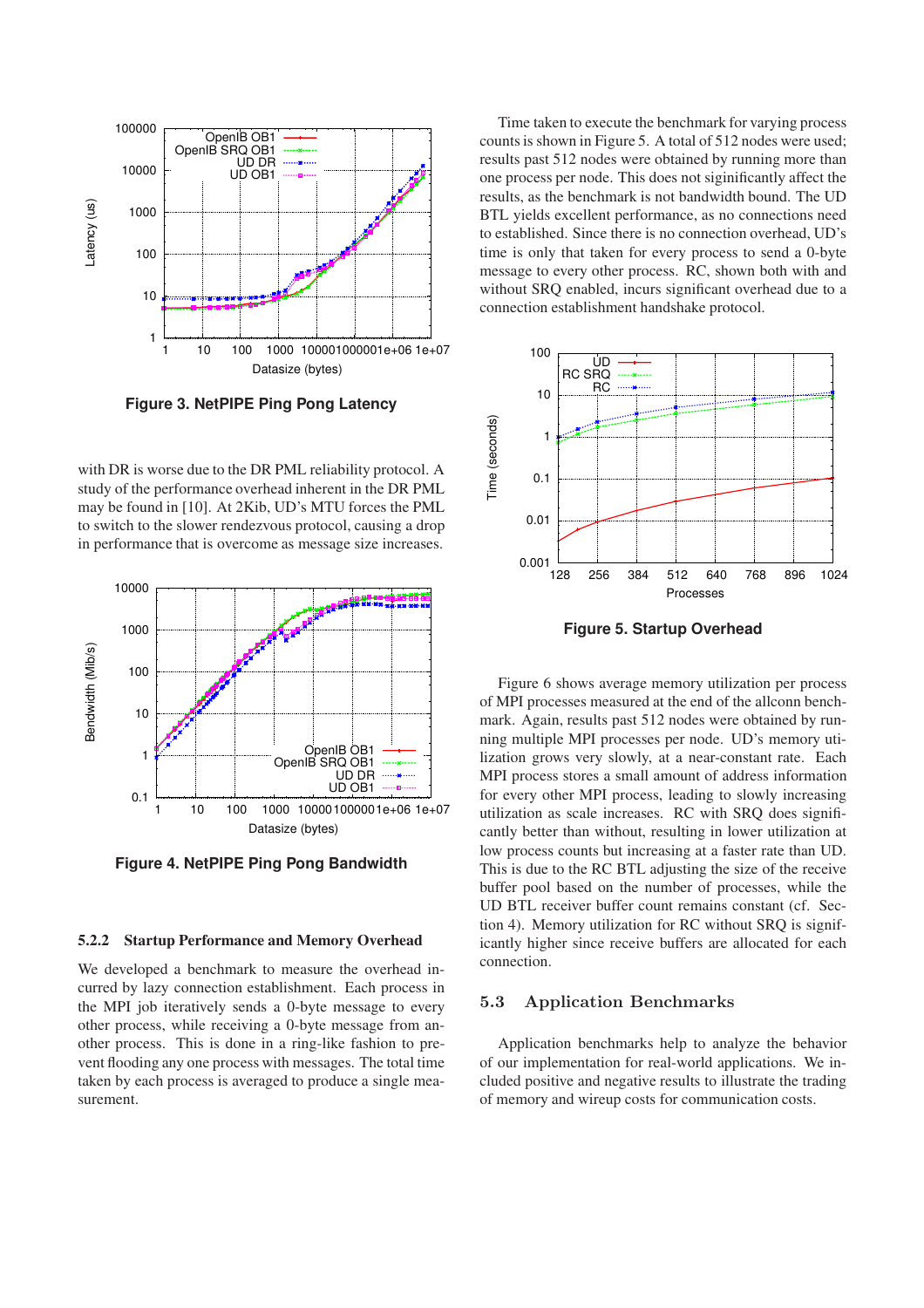

**Figure 6. Memory Overhead**

## **5.3.1 ABINIT**

ABINIT is an open source code for ab initio electronic structure calculations based on the density functional theory. The code is the object of an ongoing open software project of the Université Catholique de Louvain, Corning Incorporated, and other contributors [4]. We use a sample calculation representing a real-word problem described in [1].

Overall execution times are presented in Figure 7. Only one run in each configuration was possible due to limited system availability. Even so, it is fairly clear that for a real application such as ABINIT, performance is similar for both UD and RC-based implementations. We were unable to measure memory usage, but believe the results would be positive but less pronounced than those of the microbenchmarks.



**Figure 7. Abinit results**

#### **5.3.2 SMG2000**

SMG2000 [2] is a benchmark written around a parallel semicoarsening multigrid solver designed for modeling radiation diffusion. An analysis presented in [17] indicates that SMG2000 tends to send many small messages to many distinct peers. Based on the microbenchmark results, our expectation is that a UD-based MPI implementation will perform well in this sort of scenario due to superior small-message latency and a connectionless communication model.

Figure 8 shows the execution time of the SMG2000 solver phase for varying number of processes. For this application, UD has a clear advantage, but trades in overhead for the data reliability protocol. The short execution time of our tests emphasize UD's better connection setup performance, especially as scale increases.



### **6 Conclusions and Future Work**

There are several conclusions that can be drawn from the results in this paper. First, an unreliable-datagram based MPI implementation can be a viable alternative to reliable connection-based approaches, especially at large scale. The UD approach provides comparable message passing performance to RC approaches and provides distinct advantages in startup time and memory overhead. Second, our use of multiple queue pairs for sending messages optimizes UD communication bandwidth. Finally, our implementation demonstrates how components in a component-based software architecture can be reused to solve new problems. In particular, we were able to provide data reliability in the UD implemenation by reusing the data reliability component (Data Reliability PML), thereby reducing code complexity and maintenance costs.